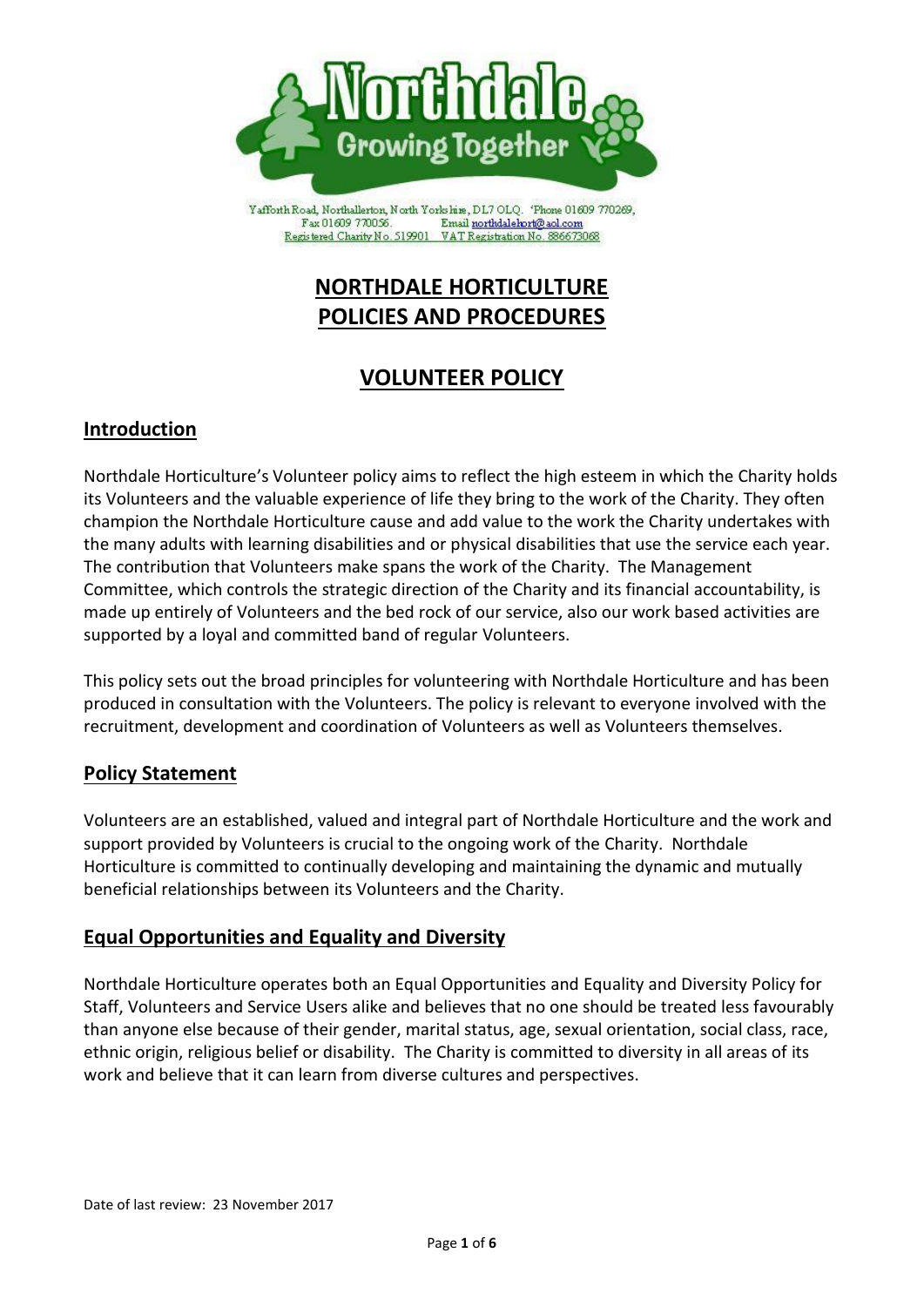## **Who is a Volunteer?**

A Volunteer is someone who does not receive financial compensation beyond the reimbursement of expenses and who performs a task at the request of, or on behalf of, Northdale Horticulture. The Volunteer relationship is binding in honour, trust and mutual understanding. No enforceable obligation, contractual or otherwise can be imposed on Volunteers to attend. Likewise the Charity does not undertake to provide regular Volunteering opportunities, payment or other benefits for any activity undertaken.

## **What does a Volunteer do?**

The Volunteer Role Description is at Annex A.

## **Scope of Volunteering**

The Charity acknowledges it has responsibilities to its Volunteers and similarly has expectations of its Volunteers.

Northdale Horticulture has the responsibilities to:

- Match the needs of the Charity with the skills, knowledge, experience and motivation of the Volunteer
- Recognise that successful Volunteer involvement incorporates the individual's motivations, aspirations and choices.
- Ensure that paid staffs are trained to work with Volunteers.
- Ensure Volunteers receive appropriate training and support to help them deliver in their roles.
- Respect Volunteers, listen and learn from what they have to say, and encourage two way communications.
- Provide timely and accurate information about the Charity's policies and procedures.
- Foster a friendly and supportive atmosphere.
- Make financial and other provisions in management plans for the needs of Volunteers.
- Try and resolve fairly any complaints or grievances.
- Ensure the health, safety and welfare of all Northdale Horticulture Volunteers whilst undertaking their Volunteering activities.

Northdale Horticulture expects its Volunteers to:

- Maintain and uphold the good name and reputation of the Charity.
- Co-operate with paid members of staff.
- Aim for a high standards of efficiency, reliability and quality in all aspects of their work.
- Encourage two-way communication with other Volunteers and encourage a pleasant and friendly atmosphere.
- Support the Charity's Equal Opportunities and Equality and Diversity policies.
- Work within the law.

Date of last review: 23 November 2017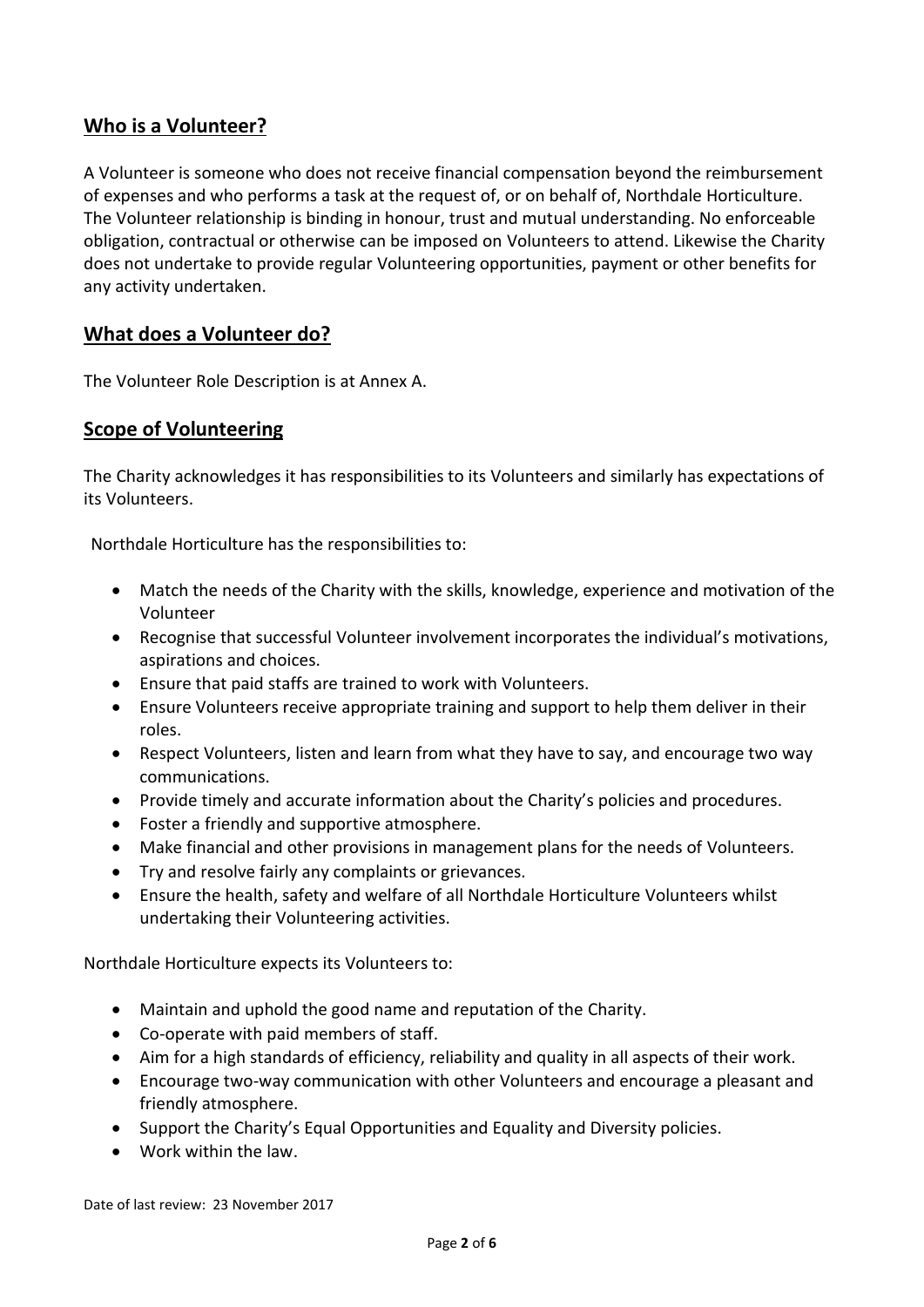- Respect the need for confidentiality.
- Take reasonable care of their own health and safety whilst volunteering and that of others who may be affected by their acts or omissions.
- Operate within Northdale Horticulture's Code of Conduct, Health and Safety, Safeguarding Vulnerable Adults and Abuse of Clients Policies.

## **Recruitment**

The Charity:

- Encourages involvement by Volunteers from all sections of the community and will not discriminate against any Volunteers in the selection procedure.
- Welcomes Volunteers of all ages. We do not specify an upper age limit and Northdale Horticulture recognises the valuable contribution made by older Volunteers in terms of knowledge and experience.
- Would be irresponsible if it permitted Volunteers to continue to volunteer if their involvement would be detrimental to their own or other people's health and safety and may decide it is appropriate for the Volunteer to reduce or cease their voluntary contribution.
- Selection procedures for individual Volunteers must protect the Charity's interests and the health and wellbeing of the vulnerable adults using the service.
- Must be satisfied that the Volunteer possesses the appropriate personal qualities e.g. responsible, reliable and considerate of those around them.

## **Recruitment Procedure**

The recruitment process for potential Volunteers will involve:

- Being invited to visit Northdale and meet senior members of staff and at least one member of the instructing team.
- Completing an Application form.
- The completed Application form is returned to Northdale Horticulture, including the details of two personal referees. (References will be sought in all cases and a Volunteer application will not be advanced until two satisfactory references have been received).
- A Disclosure and Barring Service (DBS) check being undertaken and resulting in no reasons for concern.
- Being invited to negotiate hours of attendance and a start date.

## **Training and Development**

New Volunteers will be made to feel welcome and will be provided with relevant information, training and induction as appropriate to their role. Volunteers may wish to develop their skills whilst helping the Charity and where appropriate will be encouraged to undertake training where it is possible for the Charity to support it.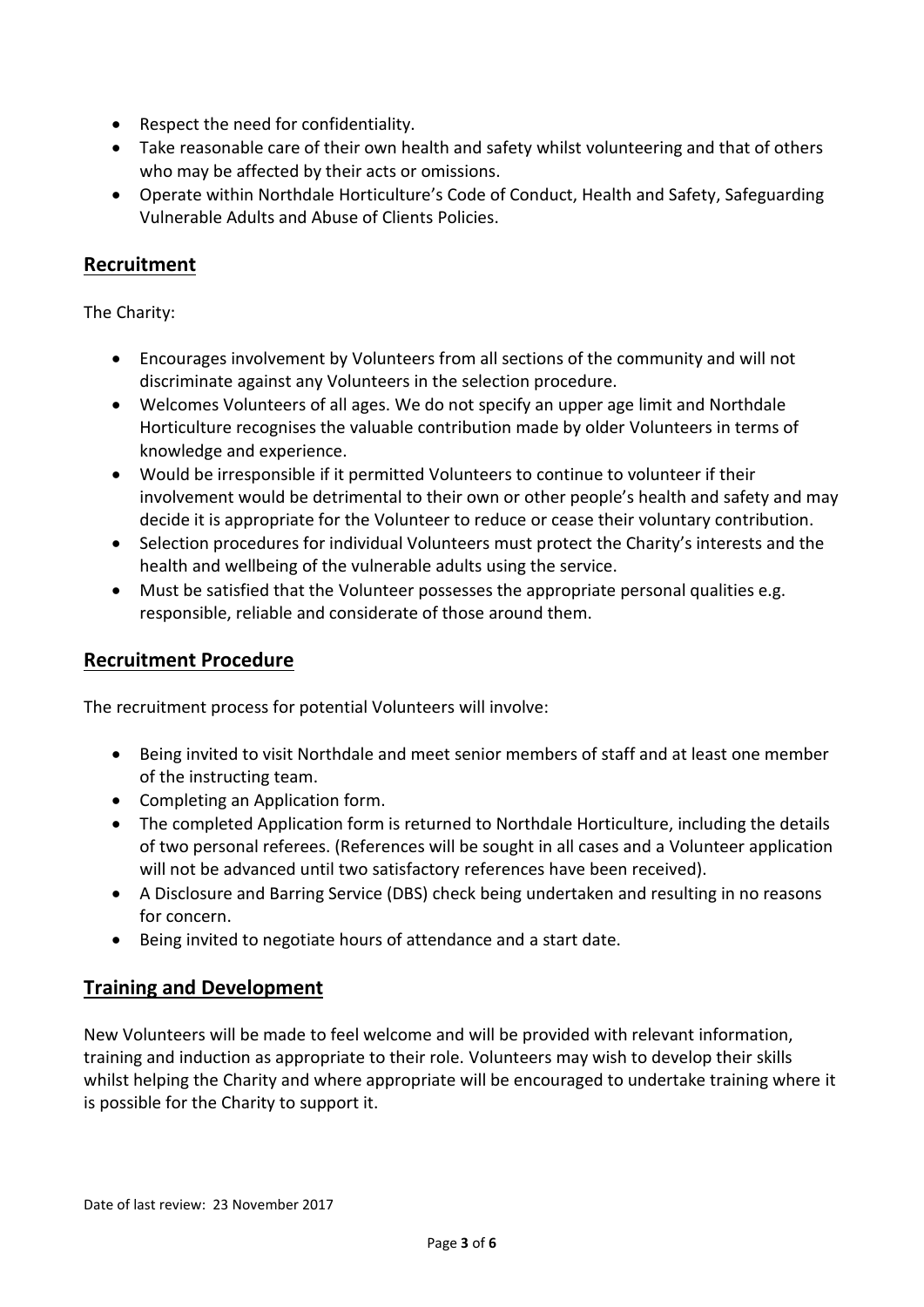It is recommended that the progress and contribution of Volunteers is discussed regularly to provide an opportunity for each Volunteer and the Charity to identify and clarify any areas of concern.

### **Conduct and Grievance Issues**

If there are concerns around a Volunteer's behaviour or contribution, the matter will be discussed amicably and steps agreed to address it. These may include additional training or mentoring. However, if these areas of concern cannot be resolved after more formal discussions, their Volunteering relationship with the Charity may have to cease.

Northdale Horticulture must protect its reputation in all circumstances and where a Volunteer takes actions that may bring the Charity's name into disrepute, the Volunteer's involvement with the Charity will be stopped immediately. This also applies to any financial irregularity or violent conduct towards Staff, Service Users, other Volunteers or members of the public.

If a Volunteer has a grievance they will be expected to follow the Grievance Policy and Procedure.

#### **Moving On**

The Charity recognises that Volunteers may cease their involvement at any time. If circumstances allow when a Volunteer chooses to cease their link with the Charity that their reasons for doing so are sought, any learning points are shared and it is established whether they might wish to be involved again in the future.

#### **Expenses**

Northdale Horticulture will reimburse any out of pocket expenses incurred whilst volunteering for the Charity. However they must be agreed in advance by either the Chairman of the Management Committee, the General Manager or the Operational Manager and may include travel and training expenses. It should be noted that the Charity will not reimburse travel expenses incurred whilst travelling to and from Northdale or for the reimbursement of refreshment expenses.

#### **Health and Safety**

The Charity is committed to providing a healthy and safe environment for all Volunteers on its premises and whilst undertaking Charity business when off site. Where applicable appropriate instruction, training and supervision will be provided. All Volunteers will be expected to familiarise themselves with the Charity's Health and Safety at Work (HASAW) Policy and to conduct themselves in accordance with that policy.

#### **Supervision and Support**

In most circumstances, Volunteers will be directly or indirectly supervised or supported by a paid member of staff. If a Volunteer would like to discuss any issue related to their volunteering or has a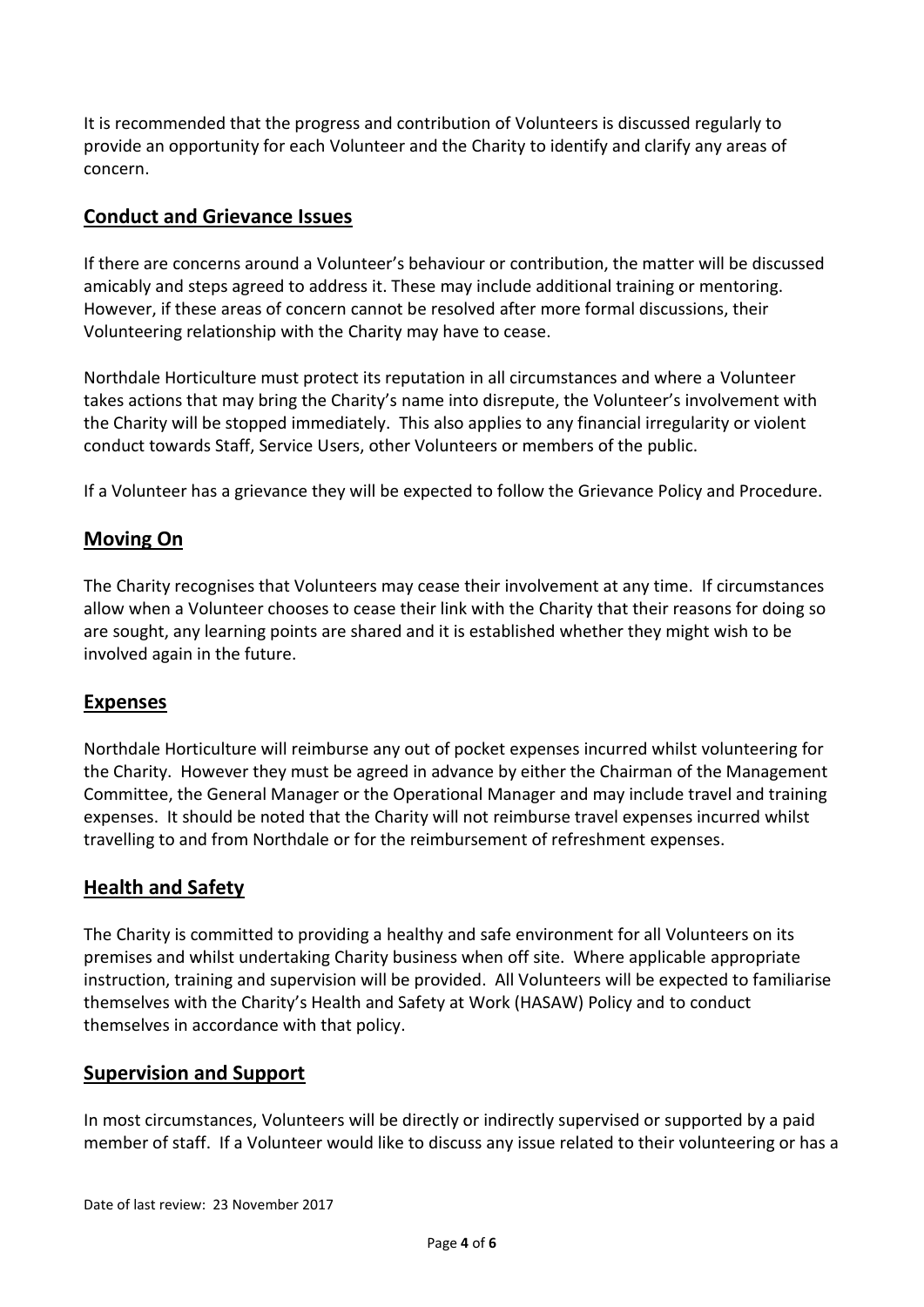more general observation to make about the work of the Charity they are invited to talk to their direct work team instructor or either the General or Operational Manager.

#### **Insurance**

The scope of the Charity's insurance is extremely wide with the policy documents being available for inspection in the Charity's office. The Charity has a specific Social Welfare Insurance policy and the activities of Volunteers are specifically covered under its terms.

### **Data Protection and the Law**

Personal information about Volunteers is stored and maintained with appropriate safeguards for confidentiality. The Charity abides by all provisions of the Data Protection Act of 1998.

#### **Training Requirements**

All members of Staff and Volunteers will be briefed on this policy as part of their Induction.

### **Related Policies and Procedures**

Abuse of Clients Code of Conduct Confidentiality, Record Keeping & Access to Information Equal Opportunities Equality and Diversity Grievance Health & Safety Risk Assessment Safeguarding Vulnerable People.

#### **Annex**

A. Volunteer Role Description.